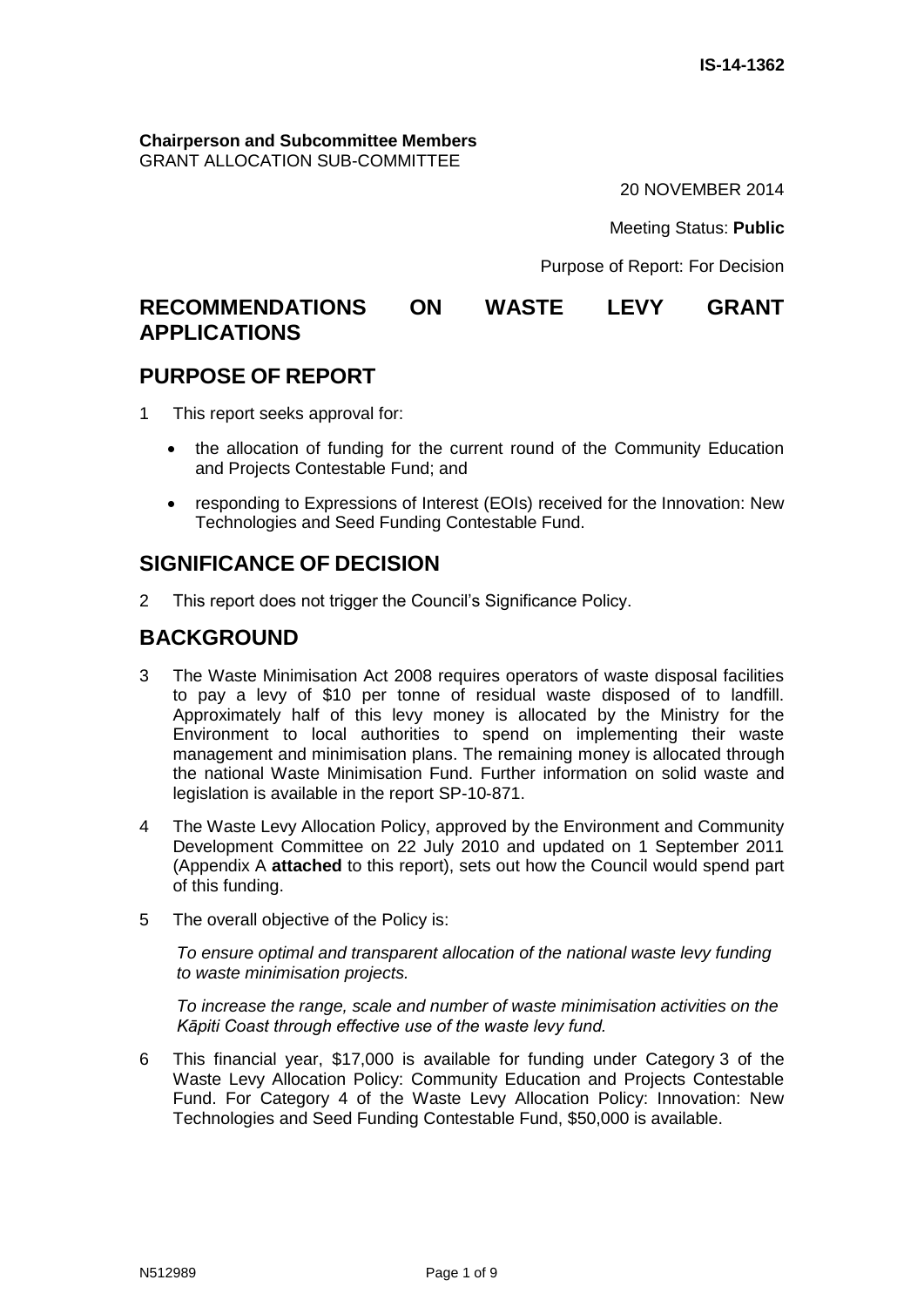7 Applications for Category 3 were called for in August 2014 and twelve were received. The applications are:

| <b>Applicant</b>                                                            | For                                                                                                                                                                                | Amount<br>excl GST |
|-----------------------------------------------------------------------------|------------------------------------------------------------------------------------------------------------------------------------------------------------------------------------|--------------------|
| He Iti Nā Mōtai                                                             | Worm farm, worms and litterless lunchbox subsidy                                                                                                                                   | \$823.87           |
| Ocean Square Greener<br>Neighbourhood Group                                 | Bicycle trailer and Paekākāriki public place<br>recycling trial                                                                                                                    | \$3,396.00         |
| Organic Wealth/Asert<br><b>Tatou Development</b><br>Trust (Te Rito Gardens) | 'Zam!' performances, organic waste recycling<br>consultation and installation of compost bins at<br>ten ECEs in Kāpiti                                                             | \$3,966.00         |
| Otaihanga Greener<br>Neighbourhood Group                                    | Household organic waste recycling project                                                                                                                                          | \$3,000.00         |
| <b>Otaki College</b>                                                        | Hansa C7 mulcher                                                                                                                                                                   | \$2,600.00         |
| Ōtaki College                                                               | Three-bay composting set-up                                                                                                                                                        | \$830.43           |
| Paekākāriki School<br><b>Gardening Club</b>                                 | Three worm farms/baths and housing                                                                                                                                                 | \$765.22           |
| Paraparaumu Beach<br>School                                                 | Three-bay composting set-up                                                                                                                                                        | \$853.05           |
| Parkwood Lodge                                                              | Four hand driers and installation                                                                                                                                                  | \$8,266.00         |
| Raumati Beach School                                                        | Four worm farms, worms and freight                                                                                                                                                 | \$1,880.00         |
| <b>Tilly/Tarawa Precinct</b><br><b>Greener Neighbourhood</b><br>Group       | Twelve composting units and recycled pallet<br>composting bin workshop                                                                                                             | \$2,150.00         |
| Whakatupuranga Rua<br>Mano Charitable Trust                                 | Extension of existing waste management system<br>using livestock, anaerobic digester investigation,<br>educational posters and signage, event to<br>celebrate launch of initiative | \$5,472.00         |
| <b>TOTAL</b>                                                                |                                                                                                                                                                                    | \$34,002.57        |

- 8 Category 3 applications were assessed against the criteria in the Waste Levy Allocation Policy. Some applicants were contacted by a Council staff member for clarification or to request further information. Following that process, nine applications are recommended for full or part approval. Two applications are recommended to be removed from this grants process to be partly or fully funded through the solid waste minimisation education budget. One application is recommended to be declined. A description of each application follows in the next section of this report. Applications with follow-up correspondence are **attached** as Appendices B – M.
- 9 EOIs for Category 4 funding were called for in August 2014 and two were received. Both propose trials for composting municipal biosolids from the Council's Wastewater Treatment Plant. Dried biosolids are currently disposed at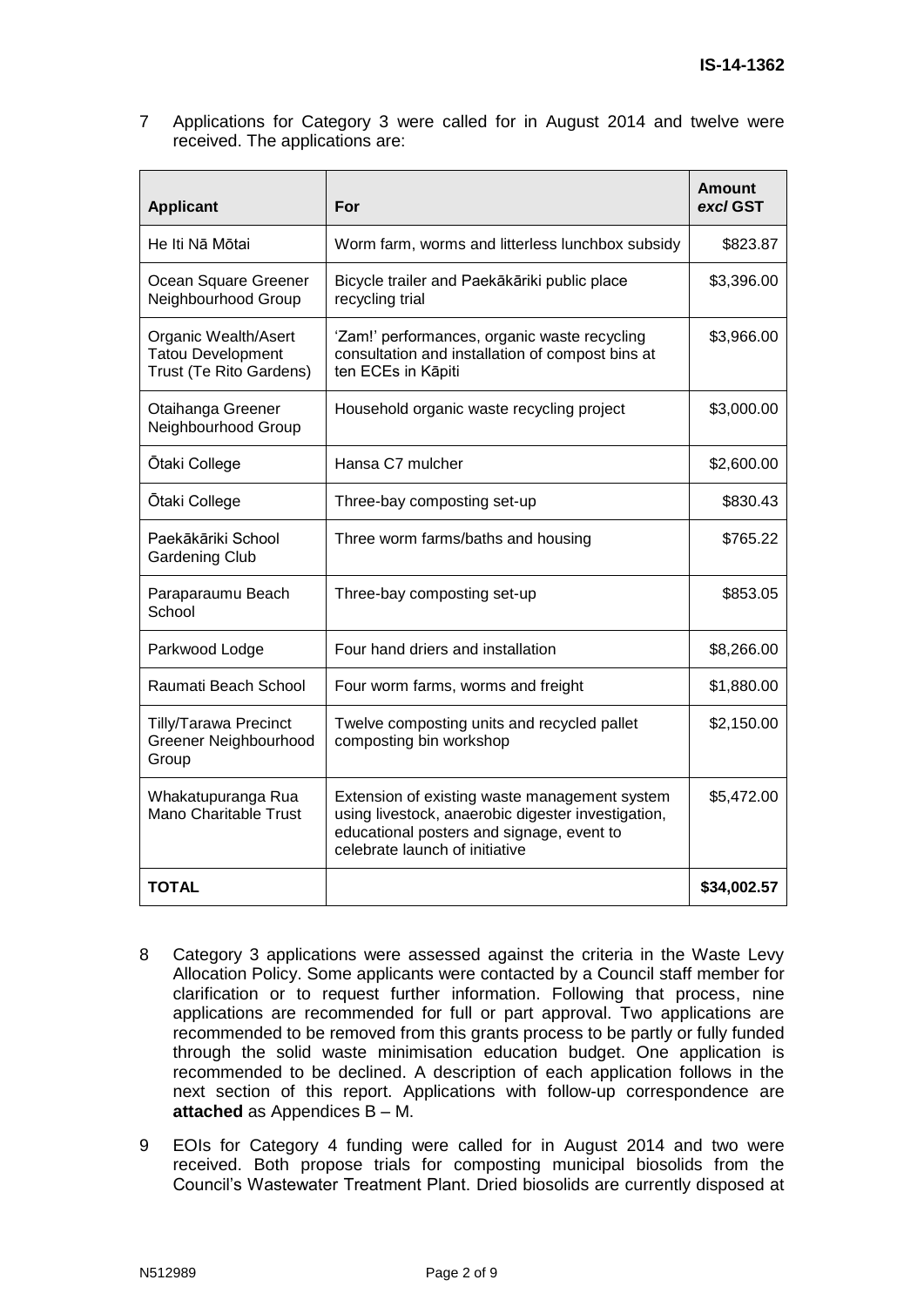Otaihanga Landfill so this represents a significant waste minimisation and beneficial reuse opportunity. The EOIs are:

| <b>Applicant</b>              | For                                  | Amount   |
|-------------------------------|--------------------------------------|----------|
| Biobagga Ltd                  | Biosolids in-vessel composting trial | \$50,000 |
| Laybys New Zealand<br>Limited | Biosolids vermi-composting trial     | \$40,000 |

- 10 The EOIs were assessed against the criteria in the Waste Levy Allocation Policy. A summary of the EOIs and issues for consideration follows in the next section of this report. EOIs are **attached** as Appendices N and O.
- 11 The applicant(s) who pass this first assessment stage will be invited to develop a full proposal or business case by 13 February 2015. A further decision on the final allocation of funding for Category 4 will be made soon after that.

#### **Updates**

- 12 Category 3: in 2013/14 \$12,252.66 was approved for allocation. A summary of results from the funded projects is **attached** as Appendix P.
- 13 Category 4: Take Care Business Services was awarded \$2,745.00 seed-funding for the Elderly Care Composting Project. Take Care's case study report is **attached** as Appendix Q.

# **CONSIDERATIONS**

Category 3: Community Education and Projects Contestable Fund

14 Please refer to Appendix A for the objectives and requirements of Category 3 projects under the Policy.

#### **Applications**

- 15 **He Iti Nā Mōtai (HINM)** has applied for \$823.87 to purchase a worm farm and worms, and to subsidise the purchase of 100 reusable lunchboxes. A recent audit showed that waste-to-landfill from the centre comprised mostly single-use packaging/wrapping and organic material suitable for worm-composting. The lunchboxes would be offered to families at ~50% of the retail price (of \$15.99 *incl* GST). HINM has committed to implementing a 'nude lunchbox' policy and would continue to offer partly-funded lunchboxes once those subsidised through the grant have been allocated. It is recommended that the application for \$823.87 is approved on the condition that a follow-up waste audit is carried out as part of the report-back process.
- 16 **Ocean Square Greener Neighbourhood Group** has applied for \$3,396.00 to purchase a bicycle trailer and run a public place recycling trial in Paekākāriki. The trailer could prove to be a valuable community asset and assist with waste minimisation activities, but would not directly contribute to waste minimisation. The trial presents an opportunity to increase the level of waste minimisation in Kāpiti, but several operational issues would need to be addressed. It is recommended that the application for \$3,396.00 is not funded under Category 3. It is proposed to work with the Group and fund a refined public place recycling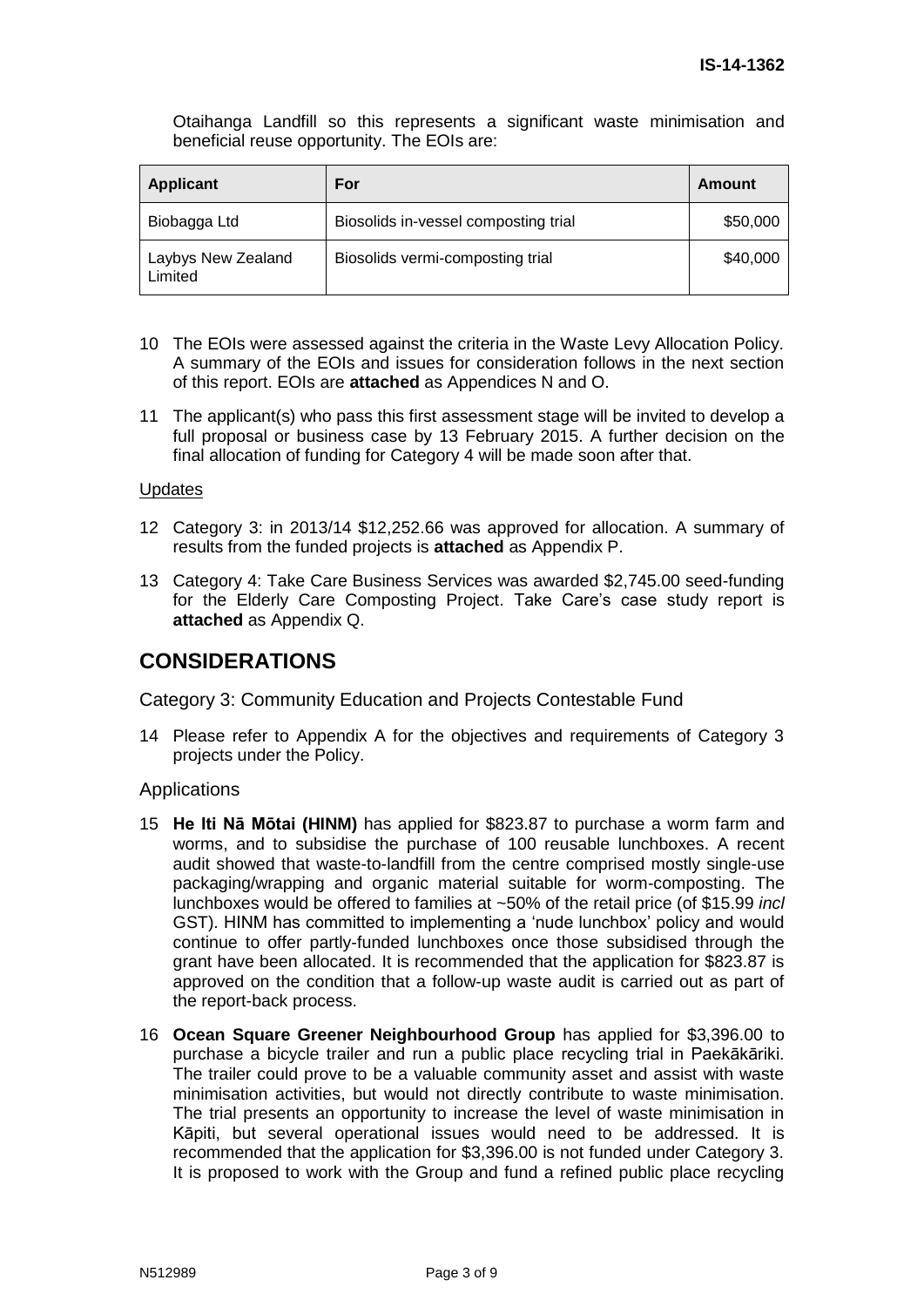trial from the existing waste levy education budget. The trial would contribute to action KC9 in the Council's Waste Management and Minimisation Plan (WMMP) and serve as a case study for further public place recycling in Kāpiti.

- 17 **Organic Wealth in partnership with the Asert Tatou Development Trust (Te Rito Gardens, Porirua)** has applied for \$3,966.00 to deliver 'Zam! Healthy kids, Healthy Soil' performances, provide organic waste recycling consultation, and install composting units at ten ECEs (Early Childhood Education Centres) in Kāpiti. The programme was developed in part by Leanne Myers (of Take Care) and has received positive reviews from ECEs in Porirua. It is recommended that the application for \$3,966.00 is not funded under Category 3; instead, it is proposed to fund the programme from the waste minimisation education budget. The programme would contribute to action KC10 in the WMMP and significantly enhance the scope and level of waste minimisation support available for ECEs in Kāpiti.
- 18 **Otaihanga Greener Neighbourhood Group** has applied for \$3,000.00 to purchase a range of organic waste recycling systems. With support from the Council's Green Gardener, the Group will be running a series of workshops to demonstrate the various options available, e.g. composting, worm-farming, bokashi, livestock etc. Following these workshops, participants will implement the systems which best suit their respective households. Grant funds would be allocated according to household size with any surplus funds (from households underspending their allocation) distributed to households which become involved in this project after the allocation date. If no further households come forward, remaining funds would be used to subsidise construction of boxed rat traps to guard against the rodents that can be attracted by some composting methods. Participants expect to contribute up to fifty per cent of the total cost of their respective systems. It is recommended that the application for \$3,000.00 is approved.
- 19 **Ōtaki College** has applied for \$2,600.00 to purchase a Hansa C7 mulcher. At present, green waste is stockpiled on the College grounds as transportation and drop-off fees are seen as prohibitive. The mulcher would create compost and mulch for the College's garden and present financial benefits; however, it would not reduce waste-to-landfill in Kāpiti. It is recommended that the application for \$2,600.00 is not funded under Category 3. Contact and hire details for the Ōtaki community mulcher (funded under Category 3 in 2011/12) would be provided to the College.
- 20 **Ōtaki College** has applied for \$830.43 to purchase three pre-made macrocarpa compost bins (~\$235 + P&P per unit) and material to create a drop-off zone for organic waste to be stored (\$43.48). Previous successful grant applicants have constructed DIY three-bay macrocarpa compost bins for less than \$305. The College is willing to pursue this more cost-effective option with assistance from Council staff. It is recommended that the application is approved for \$348.48.
- 21 **Paekākāriki School Gardening Club** has applied for \$765.22 to purchase materials and pay a builder to design and construct three worm farm baths with rodent-proof housing. The project will be shared with other schools and groups as an example of best-practice design from recycled materials. The School received \$705.00 under Category 3 to purchase two worm farms in 2011/12, but these do not provide enough capacity to treat all of the School's food scraps. It is recommended that the application for \$765.22 is approved.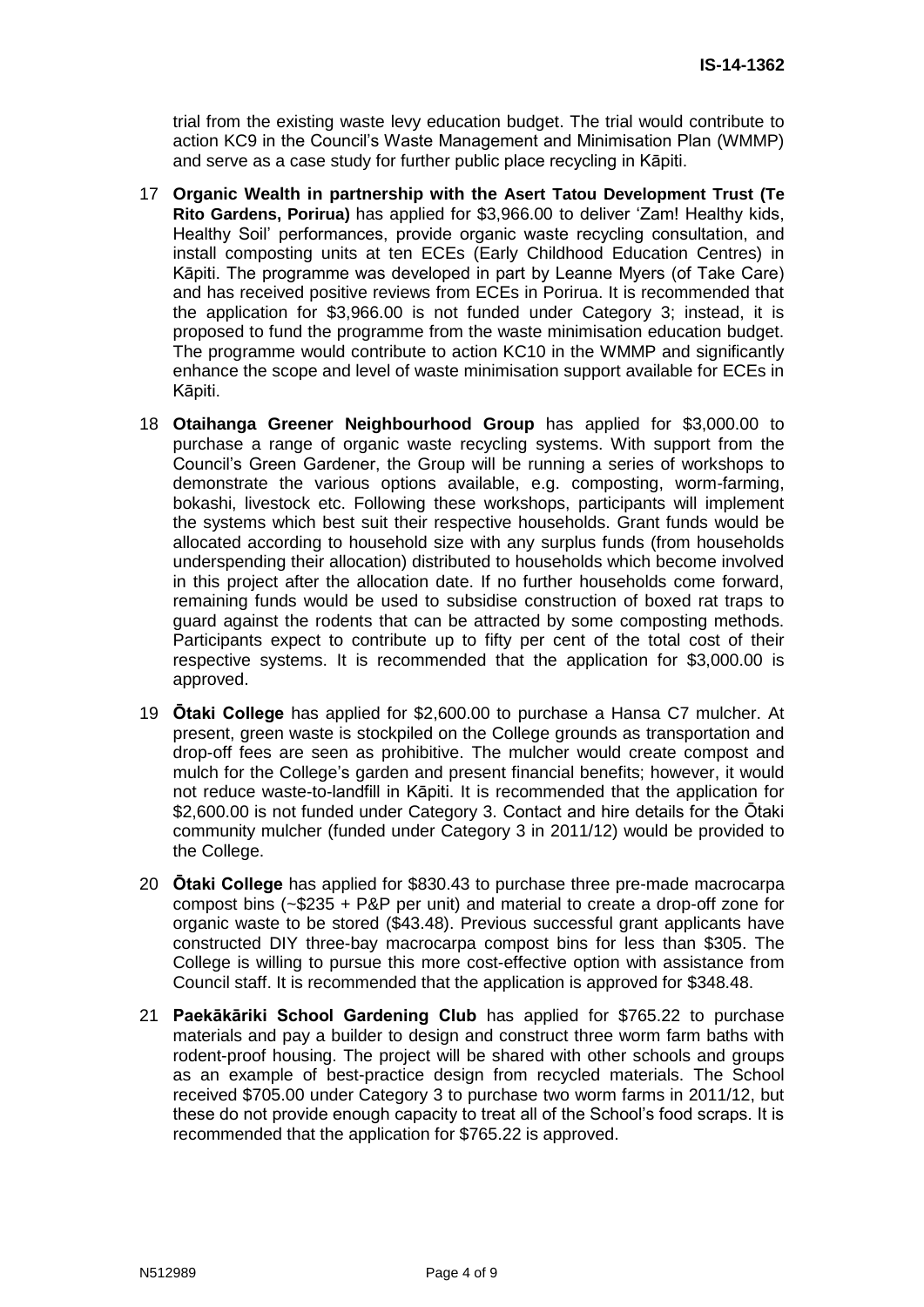- 22 **Paraparaumu Beach School** has applied for \$853.05 to purchase three premade macrocarpa compost bins  $(-\$235 + \text{P&P} \text{ per unit})$ , food waste buckets (\$48.70) and signage (\$17.39). As with Ōtaki College's application, Paraparaumu Beach School is willing to pursue the more cost-effective DIY option instead of the pre-made compost bins. It is recommended that the application is approved for \$371.09.
- 23 **Parkwood Lodge** has applied for \$8266.00 to purchase and install four hand driers. Located within Parkwood Retirement Village, the Lodge provides full-time care for approximately 80 residents. The Lodge and Village are managed by a not-for-profit trust. This proposal follows a waste audit which identified paper hand towels as a significant waste stream (close to one tonne per annum), and is part of a wider waste reduction initiative at the Lodge. A successful in-house recycling trial has been conducted, and a Lodge-wide scheme will be rolled out in 2015. Paper towels are not accepted for recycling and are difficult to compost hygienically on a small scale; therefore, prevention is the preferred management option. Because Category 3 is oversubscribed, it is recommended that the application for two of the four hand driers is approved (to a value of \$4016.00) on the condition that the Lodge prepares a case study as part of the report-back process. The case study would detail the scale of waste reduction and payback period of installing hand driers, and could serve as a useful resource for council staff in assisting other businesses and organisations to reduce waste from paper towels.
- 24 **Raumati Beach School** has applied for \$1,880.00 to purchase four worm farms and worms. The School Envirogroup would contribute an additional \$200 towards the cost of the project. The Envirogroup currently manages a small worm farm with limited capacity. This application is part of a project which aims to educate all staff and students (>650) to recycle their food scraps. It is recommended that the application for \$1,880.00 is approved.
- 25 **Tilly/Tarawera Precinct Greener Neighbourhood Group** has applied for \$2,150.00 to run a public workshop on constructing 'combination compost bin/worm farm/recycling pallet palaces' and purchase materials to construct twelve such units. These customisable units contain space for composting activities and optional storage for kerbside recycling crates. They can be constructed from recycled pallets; but, for a longer life span, macrocarpa will be used for those made during the workshop. It is recommended that the application for \$2,150.00 is approved.
- 26 **Whakatupuranga Rua Mano (WRM) Charitable Trust** has applied for \$5,472.00 to purchase materials to expand Te Kura-ā-Iwi o Whakatupuranga Rua Mano's livestock housing capacity (to allow for increased diversion of food waste from surrounding institutions and businesses), investigate the installation of an anaerobic digester (to process organic waste with a view to generating electricity), develop educational posters and signage, and run an event to celebrate the launch of the initiative. WRM has a proven track record, community buy-in, and the required project management resources. This initiative would have the potential to serve as a show case for community-driven waste minimisation on a medium-to-large scale. The application includes \$500 to provide kai for the event. Catering is ineligible for funding under this process. It is recommended that the remainder of the application (\$4,972.00) is approved on the condition that all relevant bylaws and regulations around keeping livestock are observed.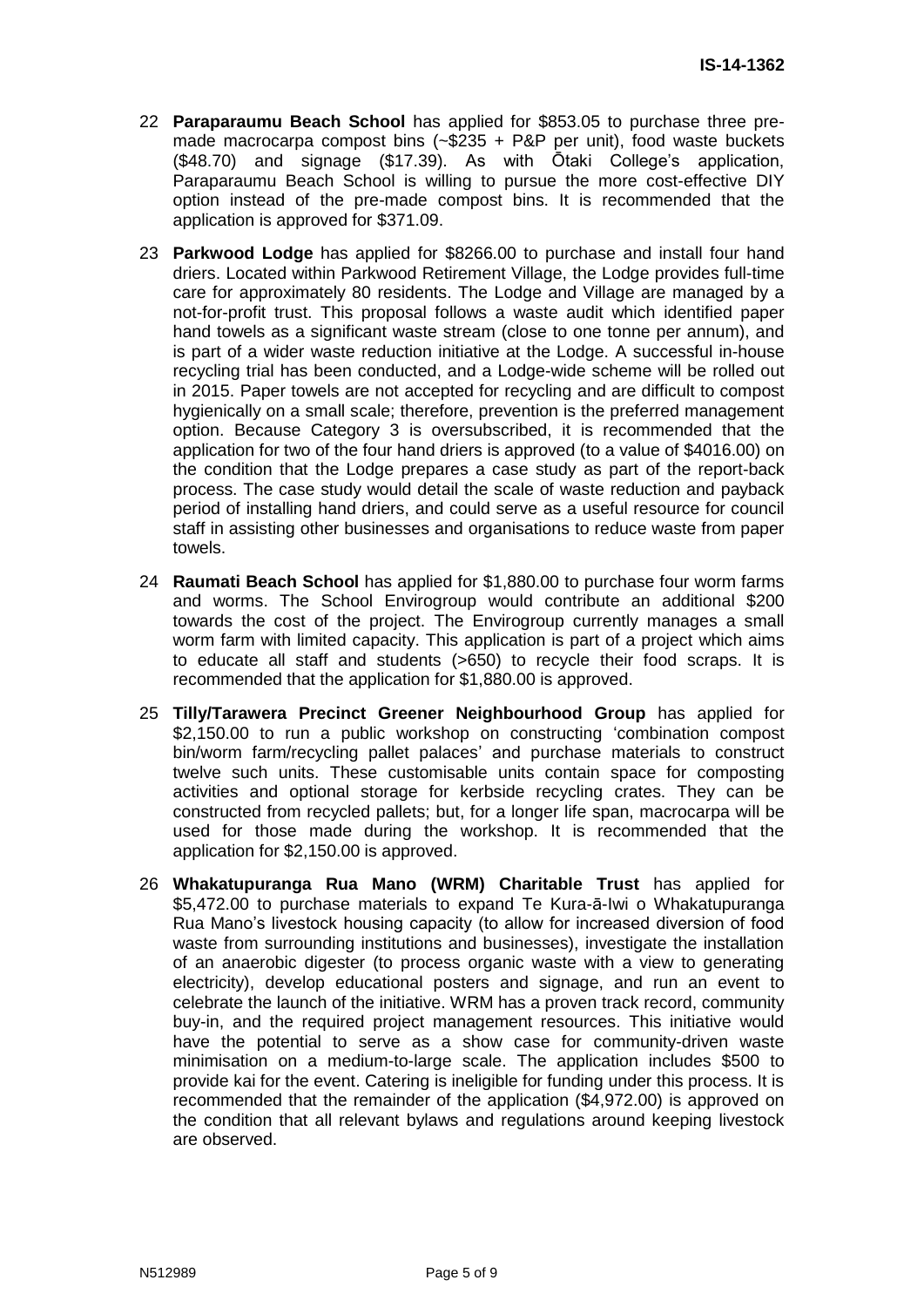Category 4: Innovation: New Technologies and Seed Funding Contestable Fund

27 Please refer to Appendix A for the objectives and requirements of Category 4 projects under the Policy.

#### Expressions of Interest

- 28 Under the evaluation process, applicants with EOIs that pass this first assessment stage will be asked to develop a full proposal or business case by 13 February 2015. EOIs for Category 4 are:
	- A. For new technology proposals
	- B. For businesses using proven existing technologies and processes
- 29 **Biobagga Ltd (Director: Andrew Walker)** has applied for \$50,000 to conduct a biosolids composting trial on the Composting New Zealand (CNZ) site at Otaihanga Landfill. CNZ would be subcontracted as the trial operator.
- 30 Biobagga applied to this fund to conduct a similar trial in 2012/13, but withdrew its application due to perceived difficulties in gaining consent from Greater Wellington Regional Council. While approval or consent still needs to be gained, this is no longer regarded as an insurmountable barrier as the new draft Regional Plan allows the application of biosolids to land under certain conditions.
- 31 The Biobagga system utilises 60-metre agricultural bags with controlled aeration through air injection. This technology is widely used internationally and is currently employed by Buller District Council for the treatment of biosolids.
- 32 It is recommended that Biobagga is invited to develop its EOI into a full proposal for funding under Category 4B.
- 33 **Laybys New Zealand Limited (Director: Barry Lucinsky)** has applied for \$40,000 to conduct a biosolids vermi-composting (worm-composting) trial at the Otaki Waste Water Treatment Plant. The trial would be supported by the Centre for Integrated Biowaste Research.
- 34 Vermi-composting is employed both internationally and in the Western Bay of Plenty to treat municipal biosolids.
- 35 Laybys proposes to use waste GIB board as a bulking agent which presents a further opportunity for waste minimisation in Kāpiti. The current EOI presents significant operational and site-related issues that would need to be addressed before such a trial could proceed.
- 36 It is recommended that Laybys is invited to develop its EOI into a full proposal that addresses the operational and site-related issues.

## Financial Considerations

- 37 Applicants are required to provide a bank account number before funds are released. This enables them to purchase goods directly. All applicants would be required to have made their purchases within six months of receiving the grant and submit proof of purchase. Unspent funds would be returned to the Council.
- 38 The recommendations for Category 3 result in a grand total of **\$18,326.66**. This exceeds the advertised amount of \$17,000; the difference, if all recommendations are approved, can be met by unspent funds carried over from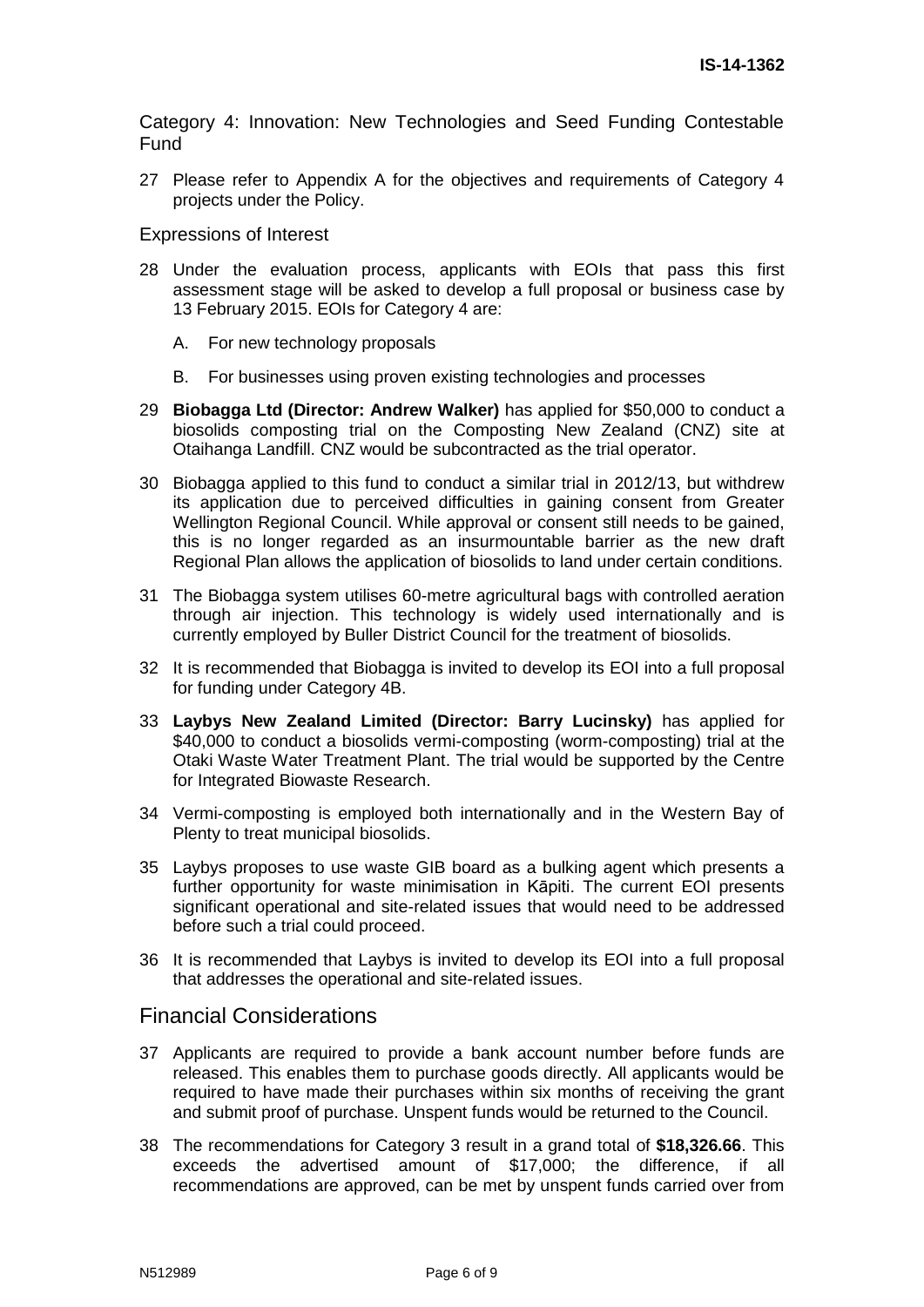2013/14. As discussed in paragraphs 16 and 17, proposals from Ocean Square and Organic Wealth can be funded through existing budgets. There is no impact on rates funding.

## Legal Considerations

39 There are no legal considerations for the Council. The applicants themselves are responsible for ensuring their activities comply with all relevant laws and regulations. The allocation and use of the funding will be subject to audit by the Ministry for the Environment.

### **Delegation**

40 The Grants Allocation Subcommittee may make a decision under Clause 7 of Section C.1 of the Governance Structure and Delegations:

> *"Authority to assess all applications and allocate funds for […] the Waste Levy Fund grants."*

## Policy Implications

41 The applications and EOIs have been assessed against the criteria in the Waste Levy Allocation Policy 2011.

### Publicity Considerations

42 Selected projects will be publicised by the Council through media releases, the Council's sustainability newsletter 'On To It,' and other communication avenues such as the Sustainable Home and Garden Show. Several applicants have proposed to carry out their own publicity activities, e.g. local radio, school newsletters etc.

## **RECOMMENDATIONS**

43 That the Grants Allocation Subcommittee approves the list of funding as set out in paragraphs 15 to 26 of report IS-14-1362, and summarised in the following table:

| <b>Applicant</b>                                                            | For                                                                                                                                                                        | Amount<br>excl GST |
|-----------------------------------------------------------------------------|----------------------------------------------------------------------------------------------------------------------------------------------------------------------------|--------------------|
| He Iti Nā Mōtai                                                             | Worm farm, worms and litterless lunchbox<br>subsidy. The funding is conditional on a follow up<br>waste-audit being carried out to assess the impact<br>of the initiative. | \$823.87           |
| Ocean Square Greener<br>Neighbourhood Group                                 | Bicycle trailer and Paekākāriki public place<br>recycling trial                                                                                                            | $$0.00*$           |
| Organic Wealth/Asert<br><b>Tatou Development</b><br>Trust (Te Rito Gardens) | 'Zam!' performances, organic waste recycling<br>consultation and installation of compost bins at<br>ten ECEs in Kāpiti                                                     | $$0.00*$           |
| Otaihanga Greener<br>Neighbourhood Group                                    | Household organic waste recycling project                                                                                                                                  | \$3,000.00         |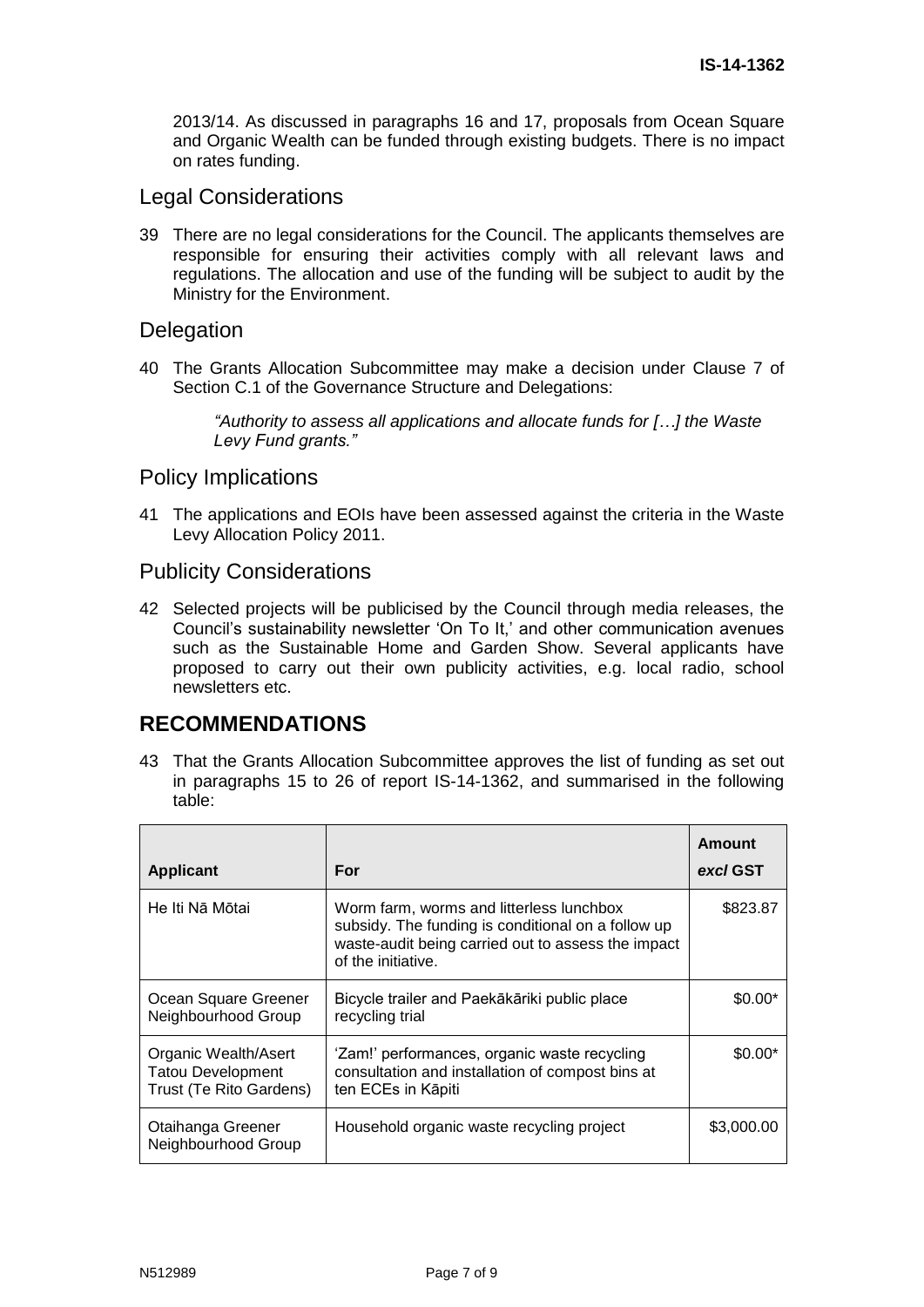| Ōtaki College                                                  | Hansa C7 mulcher                                                                                                                                                                                                                                                                          | \$0.00      |
|----------------------------------------------------------------|-------------------------------------------------------------------------------------------------------------------------------------------------------------------------------------------------------------------------------------------------------------------------------------------|-------------|
| Ōtaki College                                                  | Three-bay composting set-up                                                                                                                                                                                                                                                               | \$348.48    |
| Paekākāriki School<br>Gardening Club                           | Three worm farms/baths and housing                                                                                                                                                                                                                                                        | \$765.22    |
| Paraparaumu Beach<br>School                                    | Three-bay composting set-up                                                                                                                                                                                                                                                               | \$371.09    |
| Parkwood Lodge                                                 | Four hand driers and installation. The funding is<br>conditional on the applicant providing the Council<br>with a case study report including waste audit and<br>cost data before and after installation.                                                                                 | \$4016.00   |
| Raumati Beach School                                           | Four worm farms, worms and freight                                                                                                                                                                                                                                                        | \$1,880.00  |
| <b>Tilly/Tarawa Precinct</b><br>Greener Neighbourhood<br>Group | Twelve composting units and recycled pallet<br>composting bin workshop                                                                                                                                                                                                                    | \$2,150.00  |
| Whakatupuranga Rua<br>Mano Charitable Trust                    | Extension of existing waste management system<br>using livestock, anaerobic digester investigation,<br>educational posters and signage, event to<br>celebrate launch of initiative. The funding is<br>conditional on the applicant complying with all<br>relevant bylaws and regulations. | \$4,972.00  |
| TOTAL                                                          |                                                                                                                                                                                                                                                                                           | \$18,326.66 |

\*An asterisk indicates projects to be funded or partly funded through alternative existing budgets.

- 44 That the Grants Allocation Subcommittee invites Biobagga Ltd to develop its Expression of Interest into a full proposal for funding under Category 4B.
- 45 That the Grants Allocation Subcommittee invites Laybys New Zealand Limited to develop its Expression of Interest into a full proposal for funding under Category 4B.

| Report prepared by:                                | <b>Approved for</b><br>submission by:      | <b>Approved for</b><br>submission by:        |
|----------------------------------------------------|--------------------------------------------|----------------------------------------------|
| <b>Simon Calcinai</b><br><b>WASTE MINIMISATION</b> | <b>Sean Mallon</b><br><b>GROUP MANAGER</b> | <b>Wayne Maxwell</b><br><b>GROUP MANAGER</b> |
|                                                    | <b>INFRASTRUCTURE</b>                      | <b>CORPORATE SERVICES</b>                    |

**SERVICES**

## **ATTACHMENTS:**

Appendix A – Waste Levy Allocation Policy 2011

Appendix B – He Iti Nā Mōtai Grant Application

Appendix C – Ocean Square Greener Neighbourhood Group Grant Application